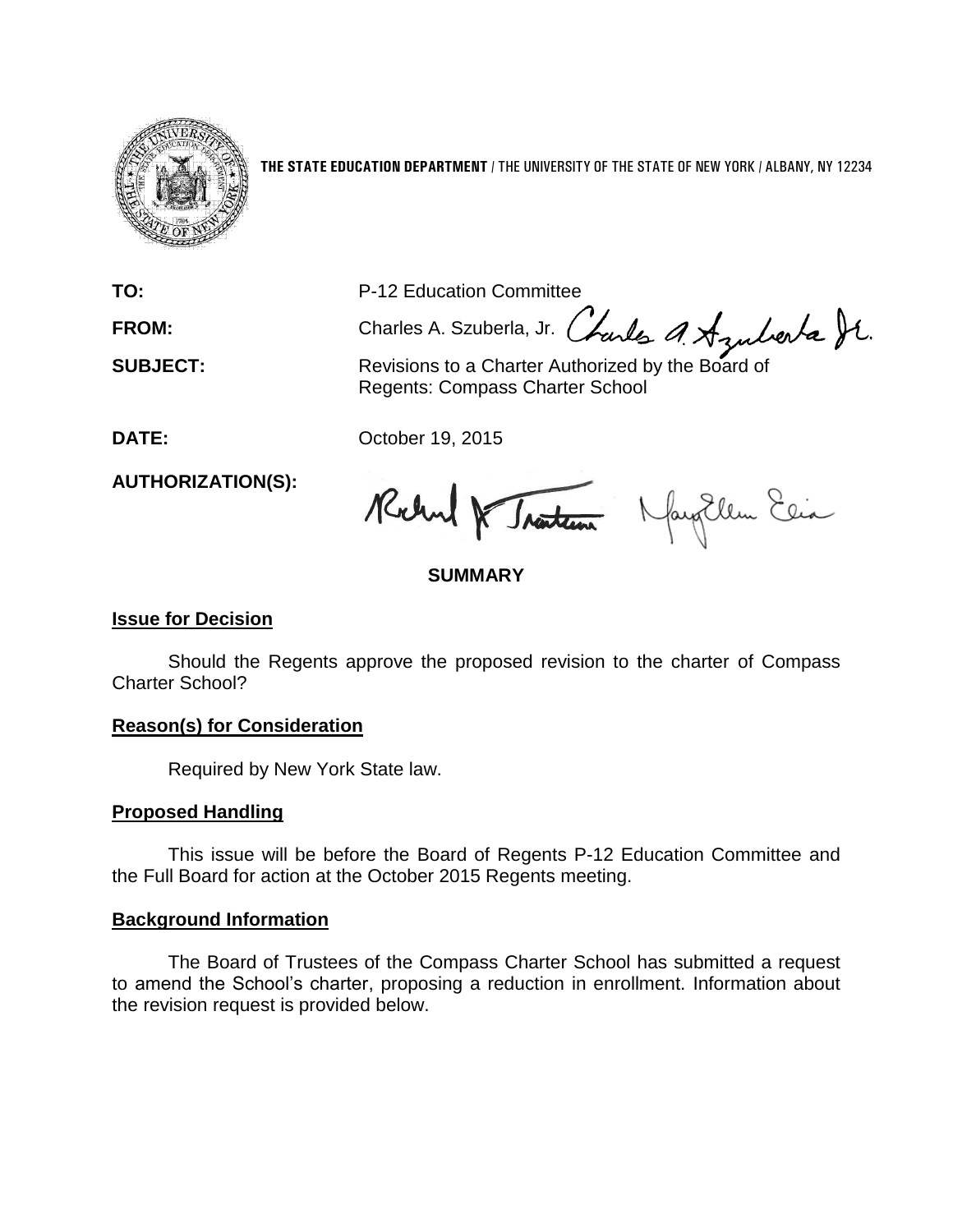| Name of Charter School                            | <b>Compass Charter School</b>                                                                                                                                                                                                                                                                                                                                                                                                                         |
|---------------------------------------------------|-------------------------------------------------------------------------------------------------------------------------------------------------------------------------------------------------------------------------------------------------------------------------------------------------------------------------------------------------------------------------------------------------------------------------------------------------------|
| <b>Board Chair</b>                                | Uason K. Horowitz                                                                                                                                                                                                                                                                                                                                                                                                                                     |
| District of Location                              | New York City CSD 13                                                                                                                                                                                                                                                                                                                                                                                                                                  |
| <b>Opening Date</b>                               | September 2014                                                                                                                                                                                                                                                                                                                                                                                                                                        |
| <b>Current Charter Term</b>                       | September 1, 2014 - June 30, 2019                                                                                                                                                                                                                                                                                                                                                                                                                     |
| Facility                                          | Currently in co-location space at 300 Adelphi Street, Brooklyn, New<br>York                                                                                                                                                                                                                                                                                                                                                                           |
| <b>Current Grade</b><br>Levels/Number of Students | Serving students in grades kindergarten through grade 2 (growing<br>up to 396 students in grades kindergarten through grade 5 in 2017-<br>2018)                                                                                                                                                                                                                                                                                                       |
| <b>Mission</b>                                    | "Compass Charter School is a safe and nurturing educational environment<br>that honors the individuality of each learner. By engaging in a process of<br>inquiry, our graduates will be equipped with the necessary skills to lead<br>fulfilling personal and professional lives, including a developed sense of self,<br>the ability to think in innovative and flexible ways, and the inspiration to<br>make a positive impact on their community." |
| <b>Proposed Revision</b>                          | Seeks to decrease the maximum approved student enrollment of<br>396 students to serve a maximum of 300 students.                                                                                                                                                                                                                                                                                                                                      |

On December 17, 2013, the Board of Regents approved and chartered the Compass Charter School (or the "School"), co-located at 300 Adelphi Street, in the New York City School District CSD 13. The School opened for instruction in September 2014, and has a current enrollment of 154 students in kindergarten through grade two.

 The School's Trustees request that the Board of Regents approve a material revision to its charter to allow the School to change the approved enrollment size; specifically to decrease the maximum student enrollment from 396 students to 300 students. This change will enable the school to have two classes per grade level instead of three. It will also allow the school to meet the needs of the community they are currently serving by continuing to occupy the co-location space provided by the New York City Department of Education at full growth.

#### **Summary of Public Comment**

As required by the Charter School Act, the New York City Department of Education held a public hearing about the proposed reduction in student enrollment on August 26, 2015. One individual attended the hearing and no comments were made.